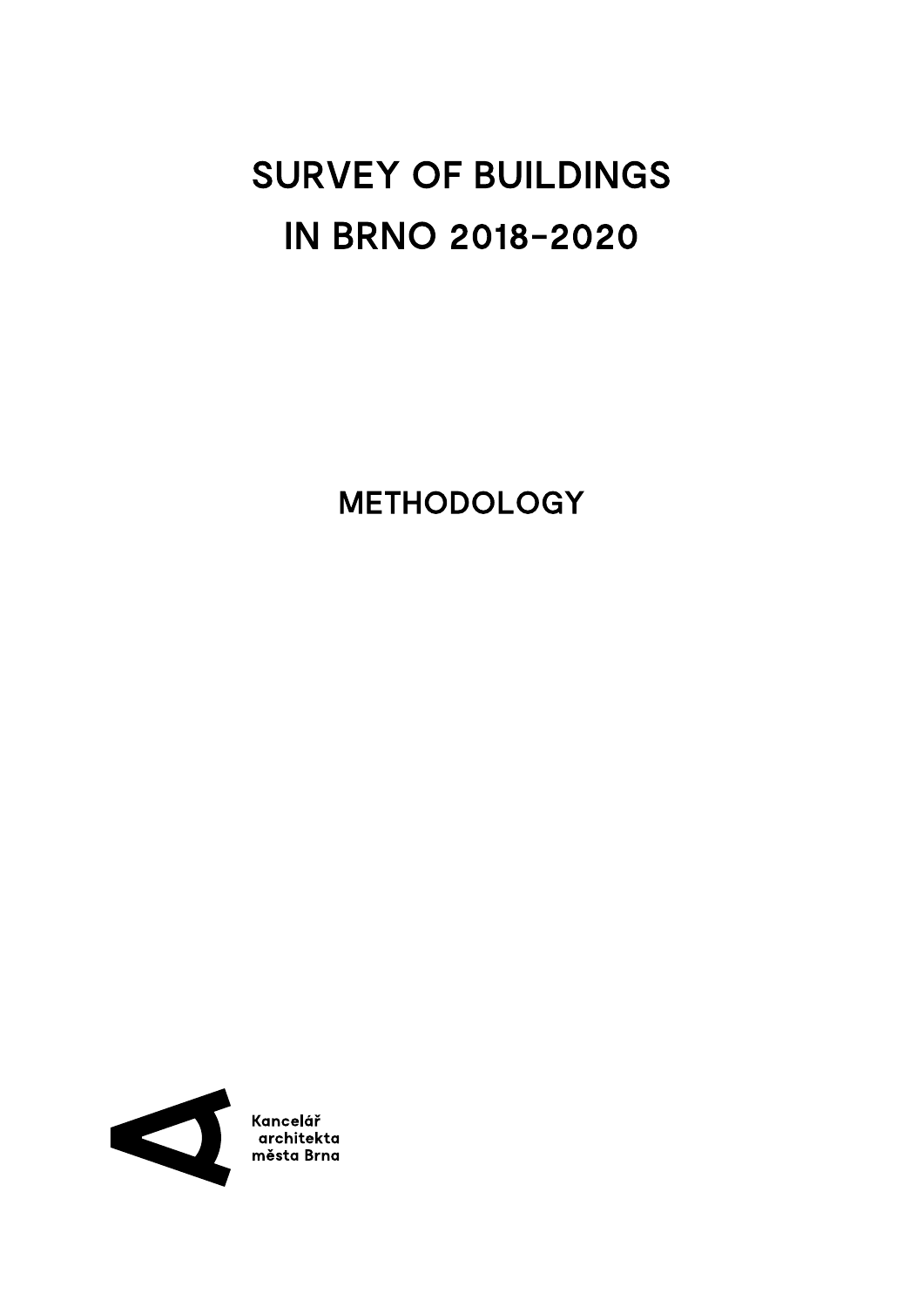# INTRODUCTION

The survey of buildings in Brno carried out in the years 2018 to 2020 aimed to find out the necessary information about the structure and usage of individual buildings. It was designed to refine information from existing secondary data sources (e.g. RUIAN – Registry of Territorial Identification, Addresses and Real Estate, SLDB 2011 – Census), update them and add missing or new data. The survey was organised and coordinated by the Brno City Chief Architect's Office (KAM).

However, the purpose of the survey is not to record data on individual buildings, but to establish a geodatabase that will allow analyses of the city's urban and functional structure. The data obtained have added value especially for analyses and evaluations of the urban structure at the level of streets, blocks and city districts. For this reason, the results of the survey cannot be considered as a technical documentation (inventory) of buildings used for building management, but rather a basis for the needs of spatial and strategic planning. The data are also used to create a 3D model of Brno.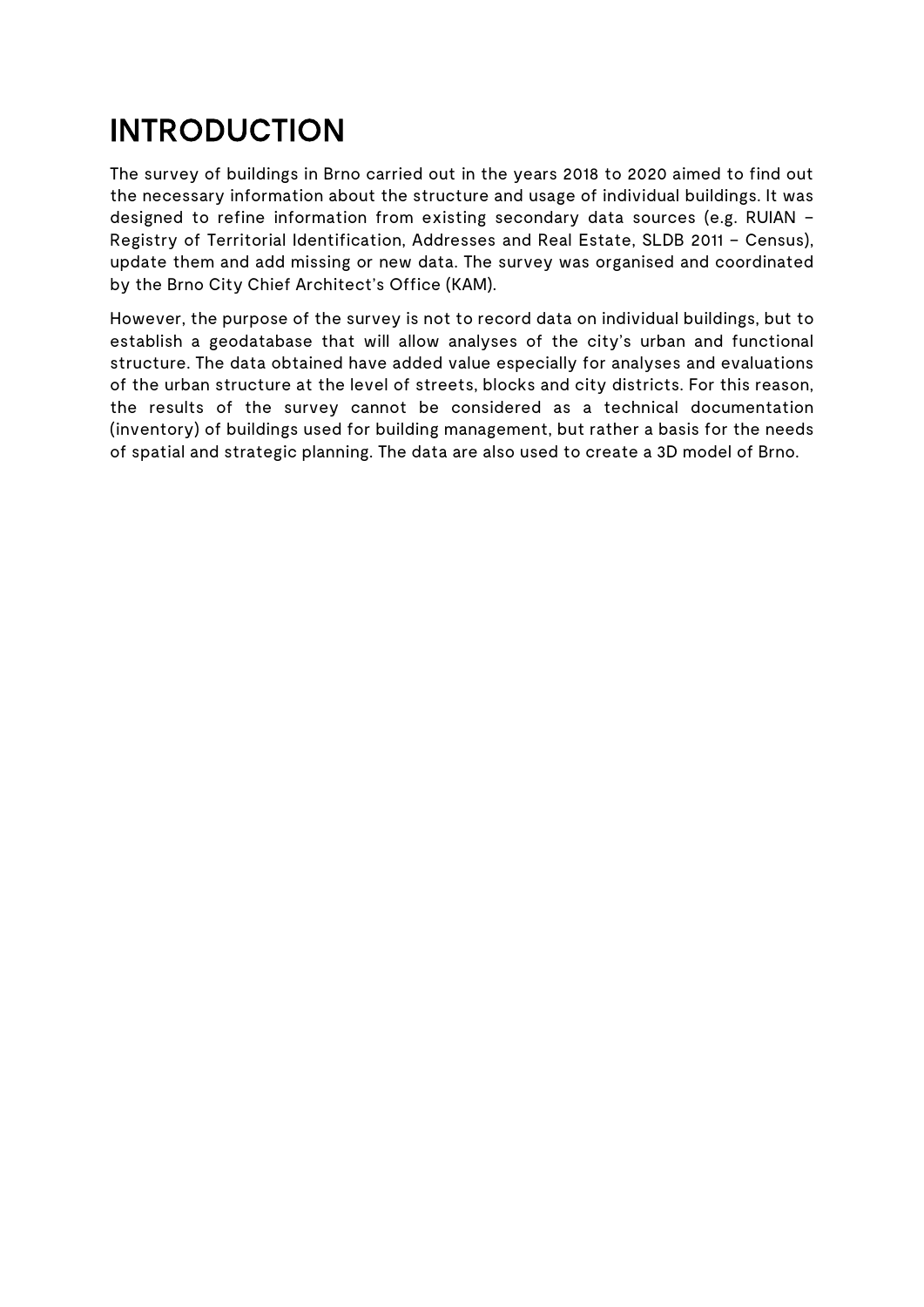### METHODOLOGY

The methodology contains the workflow in creating the final layer of buildings in Brno in 2020. It is divided into several parts. Each of them is individually described. The primary environment for layer creation are ArcGIS Pro and Jupyter Notebooks. Python programming language was used for data processing and checking the results.

The survey was conducted on the layer of buildings from 2018 and was supplemented by buildings from 2020. Buildings that have been demolished in the meantime have been removed from the layer. At the same time, the buildings were manually segmented into partial segments according to different heights and types of roofs. The basic 3D city model of Brno from 2017 and information from the survey were used for the segmentation.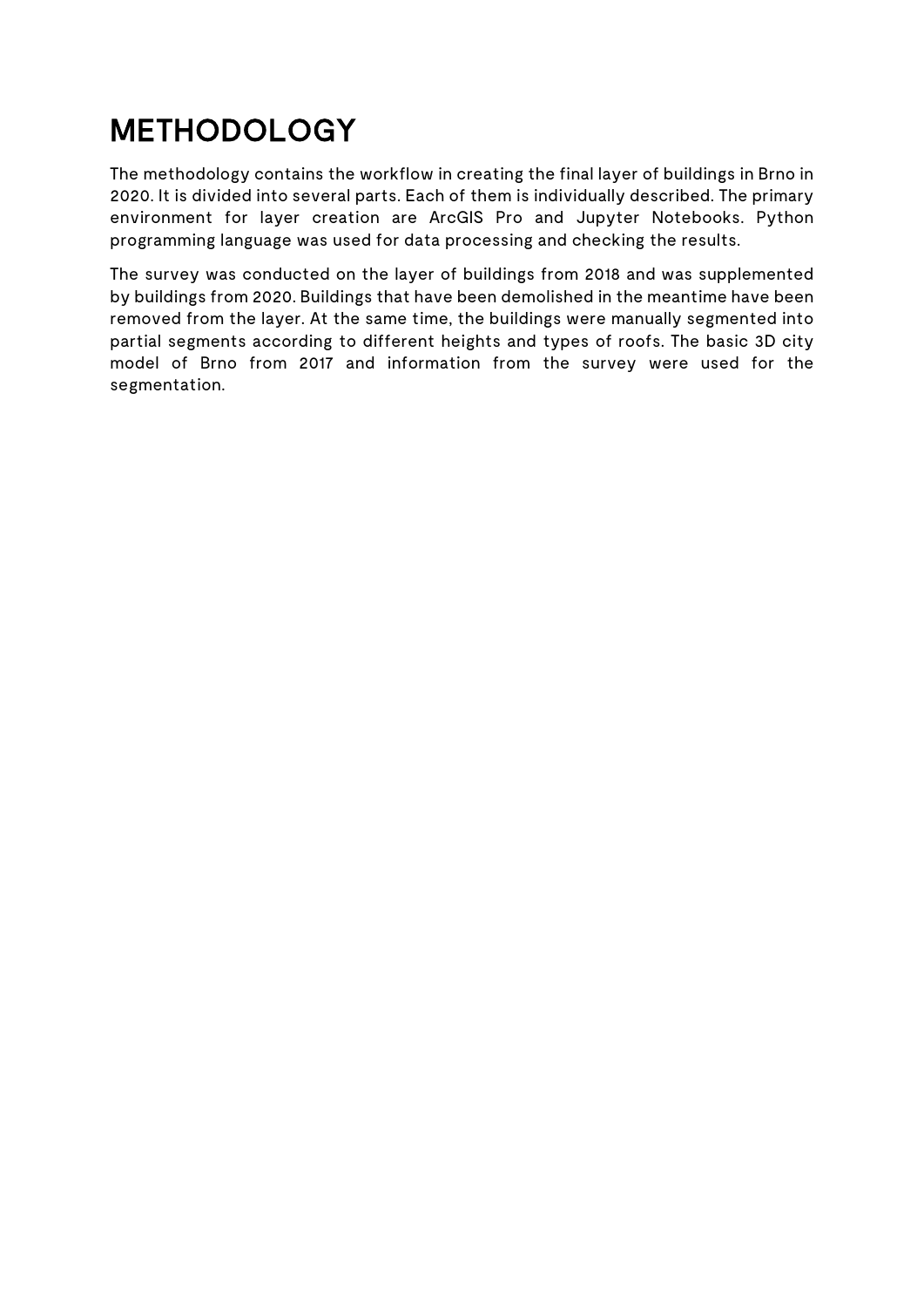The survey consisted of several steps:

#### 1. DETERMINATION OF ATTRIBUTES TO BE SURVEYED

The basic input parameter is the type and nature of the surveyed information. The survey methodology was determined based on the defined attributes.

| Type of<br>information | <b>Attribute</b>                                     | Category     |
|------------------------|------------------------------------------------------|--------------|
| ratio<br>area<br>Floor | Number of above-ground floors                        | number       |
|                        | Number of roof-level floors                          | number       |
|                        | Number of terraced floors                            | number       |
|                        | Number of floors in a slope                          | number       |
|                        |                                                      | used attic   |
|                        | Roof type                                            | sloping roof |
|                        |                                                      | flat roof    |
|                        |                                                      | combination  |
| Φ<br>Usag              | Usage of the 1st floor                               | of<br>list   |
|                        |                                                      | functional   |
|                        |                                                      | uses*        |
|                        | Share in the total gross floor area of the 1st floor | percentage   |
|                        | Usage of the 2nd floor                               | of<br>list   |
|                        |                                                      | functional   |
|                        |                                                      | uses*        |
|                        | Share in the total gross floor area of the 2nd floor | percentage   |
|                        | Usage of the n-th floor                              | list<br>of   |
|                        |                                                      | functional   |
|                        |                                                      | uses*        |

Table 1 Attributes entering the survey of buildings

\* The list of functional uses is given in the following section

#### 2. DEFINITION OF ATTRIBUTES

Individual attributes are defined with regard to the complexity of data collection. Thus, these definition are mostly open, but minimising the degree of subjective input.

Above-ground floorfloor = all visible floors having a floor on at least one side of the building for the most part above the ground; floors, including roof-level floors, terraced floors and floors in a slope

Roof-level floor = used attic, i.e. roof with windows (skylights, dormers) or a floor partly covered by a sloping roof

Terraced floor = a floor smaller than the floor with the largest floor area, which with its retreat gives rise to a terrace, balcony or other element

Floor in a slope  $=$  a floor meeting the definition of an above-ground floor, which is at least on one side of the building completely nested in the terrain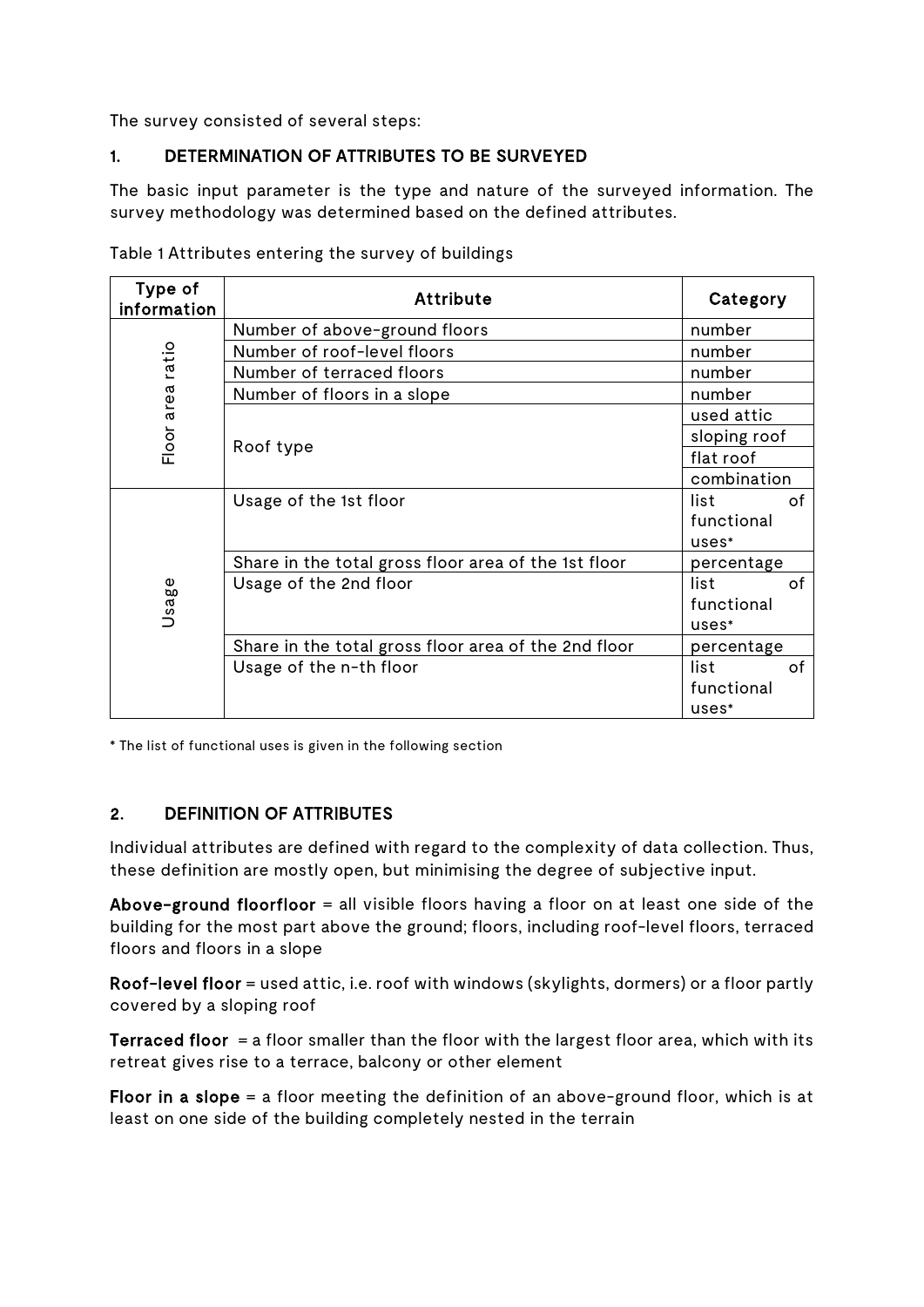### Roof type<sup>[1](#page-4-0)</sup>:

Used attic = see definition of a roof-level floor Sloping roof = roof with a predominantly sloping structure Flat roof = roof with a predominant horizontal structure Combination = none of the roof types predominates, it is a combination of both

#### Table 2: Category of functional uses

| Category         |                         |                                       |
|------------------|-------------------------|---------------------------------------|
| I.               | Ш.                      | <b>Functional use</b>                 |
| housing          | housing                 | housing                               |
|                  | garage                  | garage                                |
|                  | public administration   | office                                |
|                  |                         | court                                 |
|                  |                         | police                                |
|                  |                         | fire service                          |
|                  |                         | postal office                         |
|                  |                         | embassy                               |
|                  |                         | other public administration<br>object |
|                  | cultural facility       | theatre                               |
|                  |                         | museum                                |
|                  |                         | cinema                                |
|                  |                         | gallery                               |
|                  |                         | other cultural facility               |
| public amenities | healthcare facility     | hospital                              |
|                  |                         | physician                             |
|                  |                         | dentist                               |
|                  |                         | other healthcare facility             |
|                  | social service facility | social service facility               |
|                  | education               | school                                |
|                  |                         | university                            |
|                  |                         | student accommodation                 |
|                  | other public amenities  | church building                       |
|                  |                         | monument, castle, chateau             |
|                  |                         | army                                  |
|                  |                         | prison service                        |
|                  |                         | funeral agency                        |
|                  |                         | <b>ZOO</b>                            |

<span id="page-4-0"></span> $1$  The final version has been modified and the information about roofs is treated differently. Values were determined for the following types of roof: flat, gable, hip, pyramid, etc. Information about functional usage has been preserved and it is stored in separate attribute..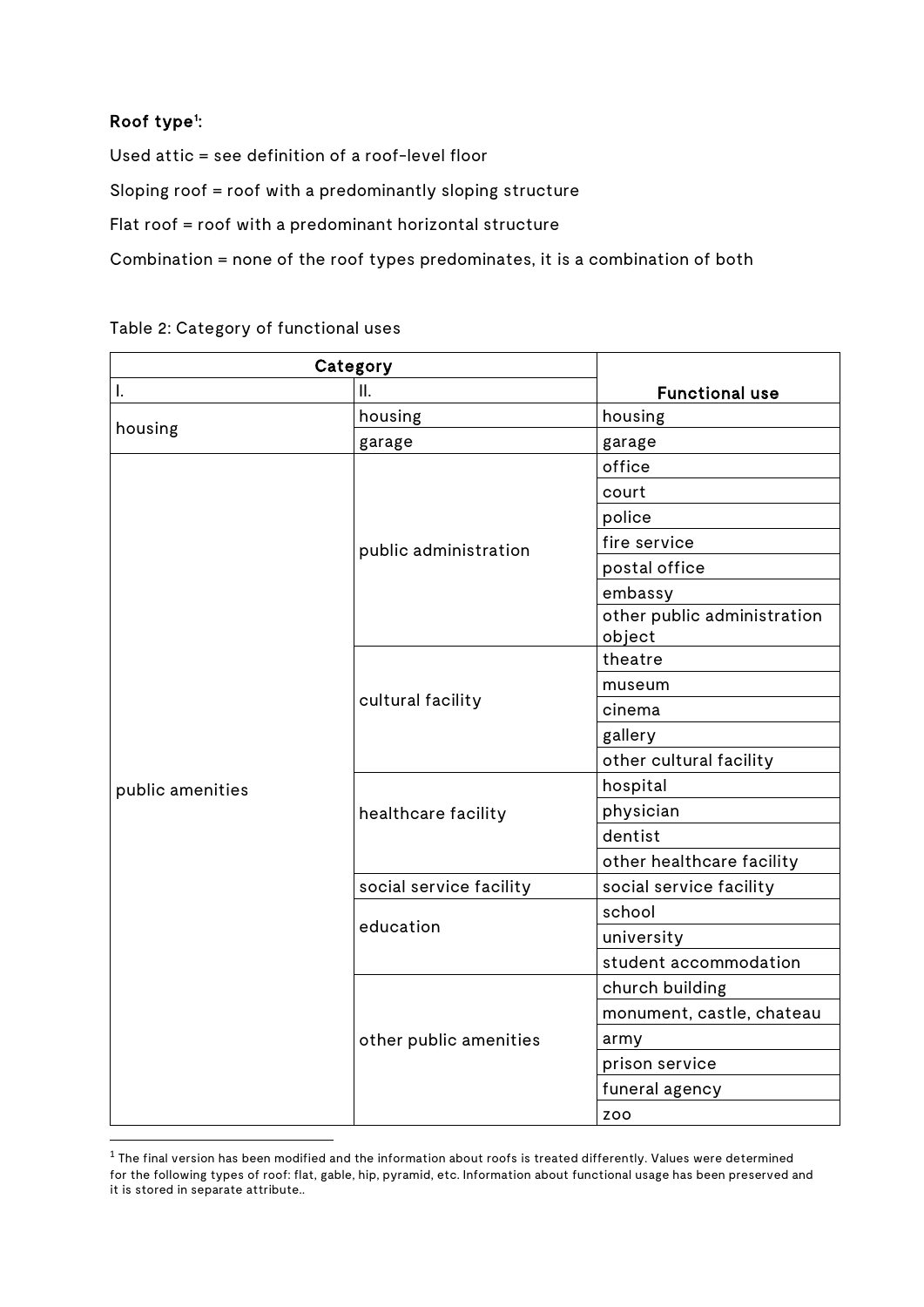| Category                                          |                                                   |                                                   |
|---------------------------------------------------|---------------------------------------------------|---------------------------------------------------|
| Ι.                                                | Ⅱ.                                                | <b>Functional use</b>                             |
|                                                   | retailing services                                | retailing services                                |
|                                                   | consumer services                                 | consumer services                                 |
|                                                   | unused commercial space                           | unused commercial space                           |
|                                                   | offices                                           | offices                                           |
| commercial facilities                             | catering                                          | catering                                          |
|                                                   | accommodation                                     | accommodation                                     |
|                                                   | science, research                                 | science, research                                 |
|                                                   | wholesale                                         | wholesale                                         |
| exhibitions                                       | exhibitions                                       | exhibitions                                       |
| multipurpose facilities for<br>culture and sports | multipurpose facilities for<br>culture and sports | multipurpose facilities for<br>culture and sports |
| sport                                             | sports facilities                                 | sports facilities                                 |
| light industry                                    | light production, assembly                        | light production, assembly                        |
| not used                                          | not used                                          | not used                                          |
|                                                   | warehouse, distribution,<br>logistics             | warehouse, distribution,<br>logistics             |
| production and storage                            | industrial production                             | industrial production                             |
|                                                   | agricultural and forestry<br>production           | agricultural and forestry<br>production           |
|                                                   | waste processing                                  | waste processing                                  |
| technical Infrastructure                          | other technical<br>infrastructure facilities      | other technical<br>infrastructure facilities      |
|                                                   | parking house                                     | parking house                                     |
|                                                   | fuel station                                      | fuel station                                      |
|                                                   | railway station, station                          | railway station, station                          |
|                                                   | airport                                           | airport                                           |
| transport infrastructure                          | depot                                             | depot                                             |
|                                                   | other transport<br>infrastructure facilities      | other transport<br>infrastructure facilities      |
|                                                   | non-residential garage                            | non-residential garage                            |
| recreation                                        | recreation                                        | recreation                                        |
| gardens                                           | gardens                                           | gardens                                           |
| other use                                         | other specific use                                | other specific use                                |
| passage                                           | passage                                           | passage                                           |
| unused attic                                      | unused attic                                      | unused attic                                      |

The functional division into 58 purposes is relatively detailed (see table); it allows flexible aggregation of individual uses based on the preferred classification. The survey uses an approach inspired by the categories used by spatial planning documentation. The results of the survey are using the category I.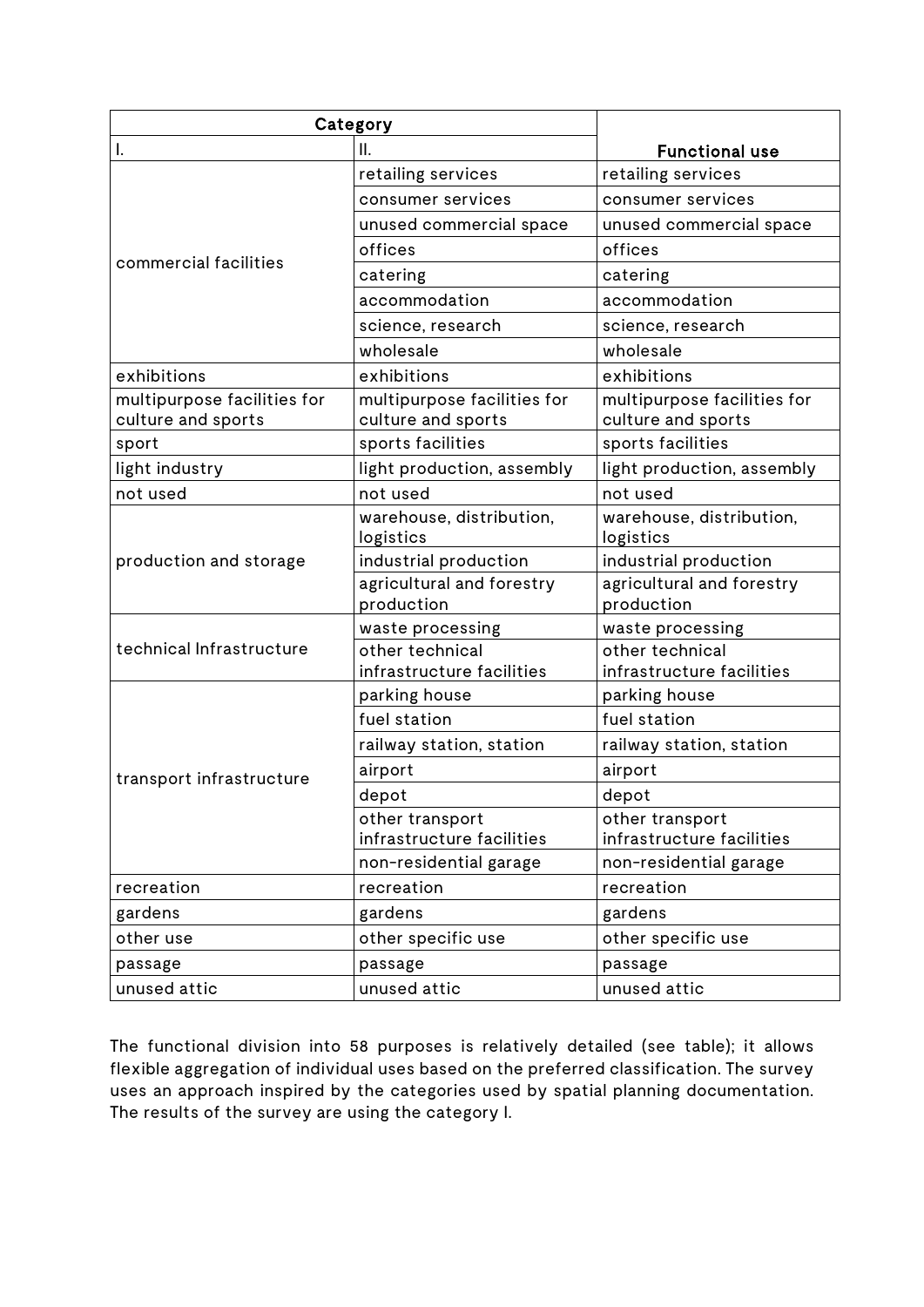#### Share of functions:

In the first two floors of a building, more than one function can be listed, if they are present on a given floor, with each purpose being assigned a share of use for that purpose in the total floor area. The third and higher above-ground floors contain only the predominant purpose of the given floor.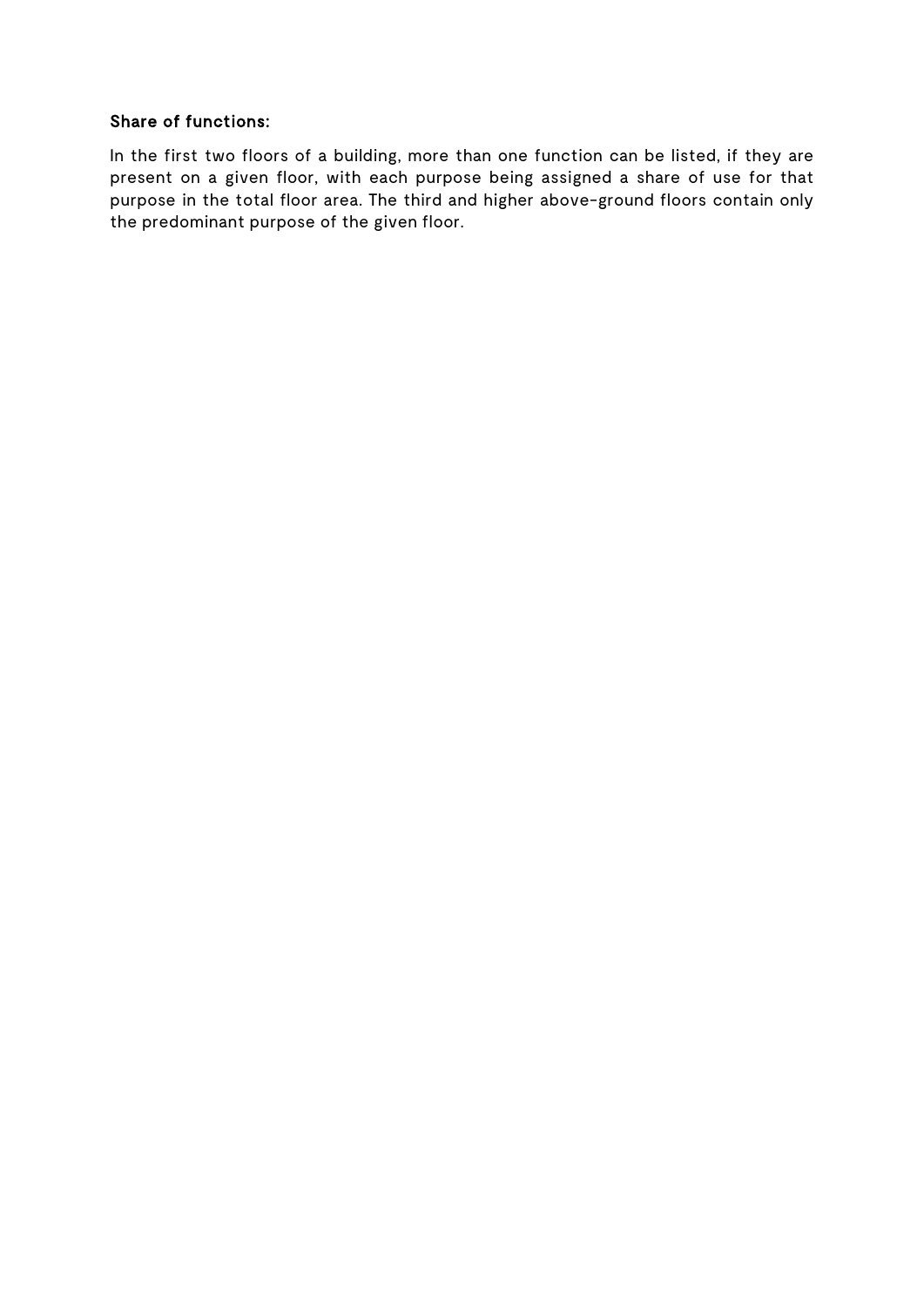### 3. DATA COLLECTION

#### 3.1 Staffing of data collection

The scope of the survey of building is demanding not only in terms of time, but also in terms of staff. The pilot phase of data collection, which consolidated the final form of the methodological instructions by gradually verifying and streamlining the data collection methodology, was carried out mainly by KAM staff. In most areas, the survey was conducted mainly by trained students of Brno's universities in the fields of urban planning, construction, geography and spatial planning. Their work was continuously consulted and controlled.

### 3.2 Technical solution of data collection

All data collection took place on a GIS platform using the ArcGIS software. Data editing in the ArcGIS online environment was used as a basis; data collection in the field was carried out via the Collector for ArcGIS application. The obtained data were immediately stored (online) in the underlying layer, which enabled an effective evaluation of any deficiencies or deviations. Tablets were used for field data collection.

#### 3.3 Methodological instructions for data collection

In the first stage of data collection, buildings' floor area ratios and roof types were the main recorded information. For this purpose, mainly online map applications were used, offering angle view images and 3D photomesh projections (GoogleMaps, 2018; Mapy.cz, 2018). The information was entered into the base layer of buildings from the Map of the Topographical Situation of the City of Brno (MMB – Brno City Council, 2018). The number of above-ground floors of each building was evaluated by visual reading. Due to the large amount of data, time-consuming nature of the survey and difficult evaluation of the floors of the smallest buildings (worse 3D images, physical inaccessibility in the field – see below), buildings with a floor area of 30  $m<sup>2</sup>$  and less were considered to have 1 floor<sup>[2](#page-7-0)</sup>.

In the second stage, the focus was mainly on the functional uses of buildings. For the correctness of estimation, several existing data sources were used, which served as an auxiliary information source. These were mainly the SLDB 2011 (CZSO, 2011) – information on the number of inhabitants, number of dwellings, type of house, classification of buildings; RUIAN (ČÚZK – Czech Office for Surveying, Mapping and Cadastre, 2018) – information on the method of use; Brno retail research 2017 (KAM, 2018) – information on retail facilities; Register of Economic Entities (ARES, 2018) – information on registered offices of economic entities; and Planning Analytical Materials 2016 (MMB, 2016) – information on public amenities. The latest (at that time) aerial photograph of Brno (MMB, 2018) was used to verify the current development and improve physical orientation during the field research. Objects with a floor area of 30  $m<sup>2</sup>$  and less were automatically assigned a function resulting from the Map of the current land use (part of the Planning analytical materials – MMB, 2016).

In the third stage, all collected information was further specified and finalised directly in the field. Each object was subjected to an external visual evaluation, the results of which were compared with statistical data and information found in stages 1 and 2. Due

<span id="page-7-0"></span> $2$  Buildings with floor area of 30 m<sup>2</sup> and less make up only 4.7% of the floor area of all buildings in the city. In terms of gross floor area, this is a negligible share, less than 1%.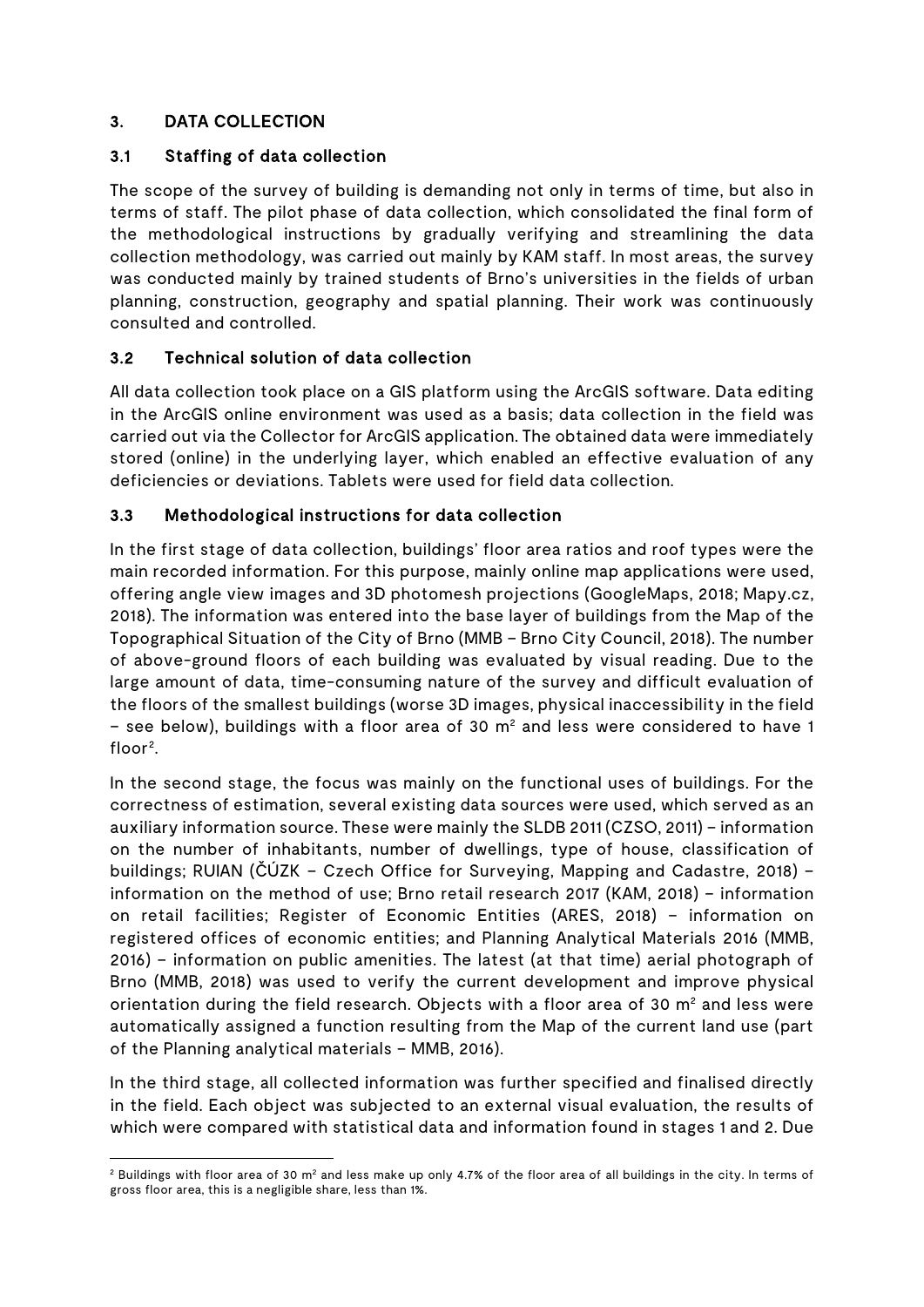to time, financial and legislative demands, the survey was not carried out inside buildings. In addition, this procedure would only minimally refine the information on the functional use, as the information obtained using the above data sources can be considered a highly probable estimate of the functional use of the objects. At the level of streets and city blocks, data can be used for spatial and statistical analyses<sup>[3](#page-8-0)</sup>.

### 4. DATA CONTROL

The collected data were controlled during the field work itself via the ArcGIS Online platform. The feedback was thus provided to the workers within a few hours.

After the end of the field survey (stage 3), a multi-phase automatic control of the collected data took place. This concerned mainly the removal of illogical combinations and attributes that did not make sense due to the design of buildings or the share of functional uses of the building.

#### 5. DATA EVALUATION AND ANALYSIS

The data structure used for the collection itself differs from the data structure entered into spatial analyses<sup>[4](#page-8-1)</sup>. To evaluate the data, it was necessary to establish a mechanism that would transform the structure of data from the survey to a structure suitable for analysis. An automatic data transformation process was set up, which, among other things, helped to revise the structure of some attributes during data collection.

The main output was information on the number of  $m<sup>2</sup>$  of gross floor areas of buildings divided according to functional uses and related to any area. With the help of the created geodatabase, it is thus possible to analyse various areas for the needs of evaluating the character and functional structure of the built-up area.

Thanks to information on the functional use of individual floors, it is possible to analyse the predominant usage of buildings or, for example, only the ground floor; this is suitable for evaluating the attractiveness of the living space of streets and public spaces.

Information about the type of roof and the number of floors can be further used to refine the city's 3D model. Analyses of the "roof" landscape and the number of floors are essential especially for setting the height zoning of the city or assessing the suitability of individual construction plans in terms of the relationship to the nature of the surrounding buildings.

#### 6. CREATION OF A WEB APPLICATION

The results of the survey are published via a web map application. It was created using the JavaScript API from [ESRI](https://developers.arcgis.com/javascript/) (ArcGIS API for JavaScript), available on the ESRI developer website. The charts are drawn using the JavaScript libraries [amCharts](https://www.amcharts.com/) and [Chart.js](https://www.chartjs.org/). The

<span id="page-8-0"></span><sup>&</sup>lt;sup>3</sup> Inaccuracies may occur at the level of individual objects, especially in the composition and distribution of individual functions within the given floors. This issue is not essential for the calculation of functional area statistics. The inaccuracies are visible especially when visualising the composition of functions.

<span id="page-8-1"></span><sup>4</sup> The data structure for analysis proved to be unsuitable for data collection. For this reason, a different data structure was set up for the collection itself, even though it meant the data would have to be later transformed into a form enabling statistical and spatial analysis.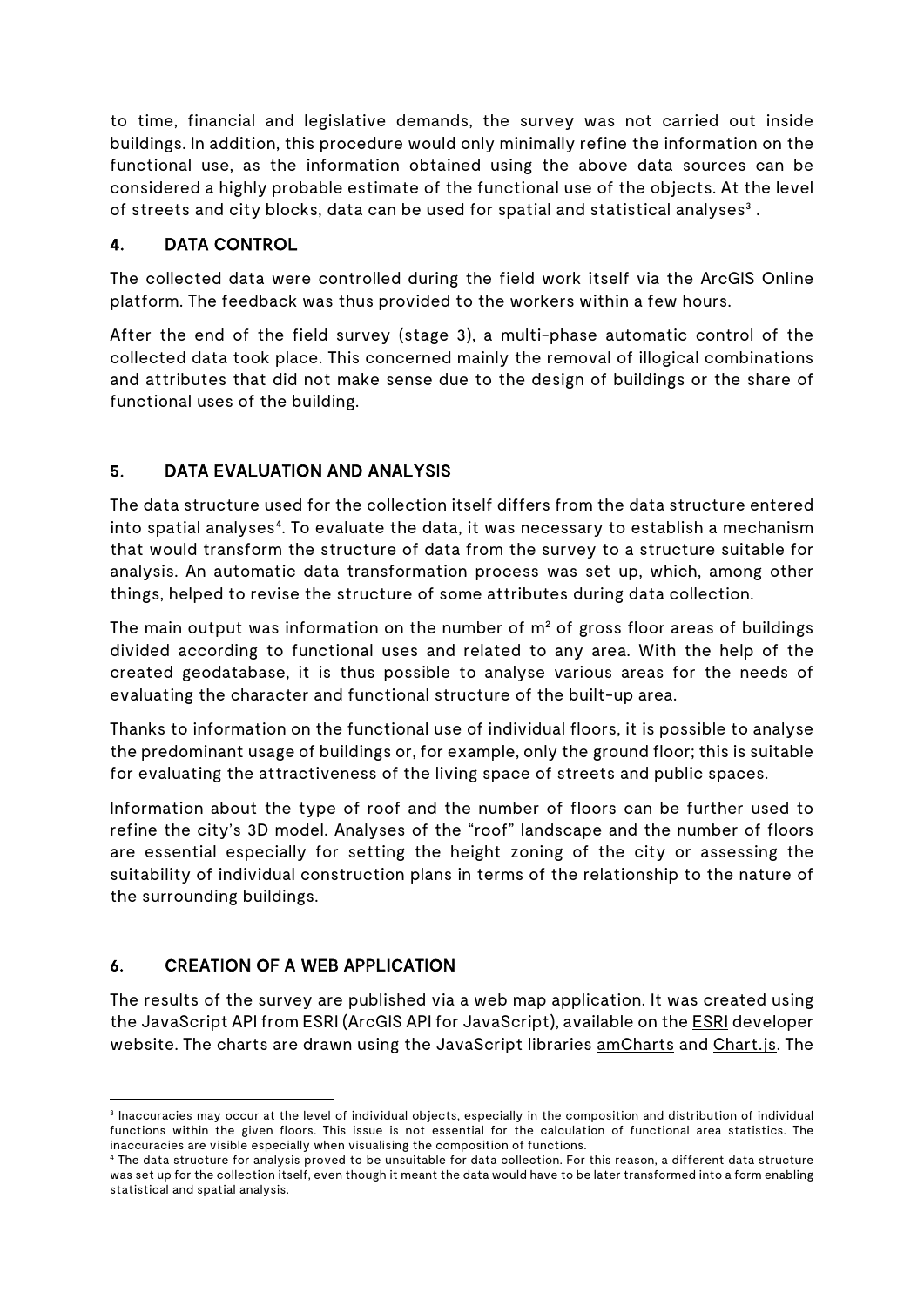input map layers are hosted on an ESRI server and published through the ArcGIS Portal environment. The 3D view was created based on the [C-THROUGH](https://github.com/Esri/c-through) project.

None of the published data contain personal data.

### 7. LIMITS

Like in any surveys, there are some limiting factors that need to be considered when interpreting the data. These are:

7.1 Inaccessibility of some objects – It is difficult to physically approach a number of buildings in the field, especially in the case of private areas and buildings in inaccessible courtyards. However, the share of such objects is not significant. For these objects, data collection was limited to the use of secondary sources.

7.2 Estimation of functional use – The usage of the individual floor are determined on the basis of available secondary sources and on the basis of field verification. However, it is complicated to establish the exact functional use of some buildings, let alone of their individual floors. This is mainly due to non-existent secondary data and the complexity of estimating the purpose from the outside. In these cases, the estimate may not be completely correct. However, at the level of streets, blocks or city districts, this limitation does not affect the information value of the data.

7.3 Time – The layer of buildings may not necessarily contain all buildings in the city, especially the new buildings. Even though the layer is regularly updated, it logically becomes outdated the very moment it is updated.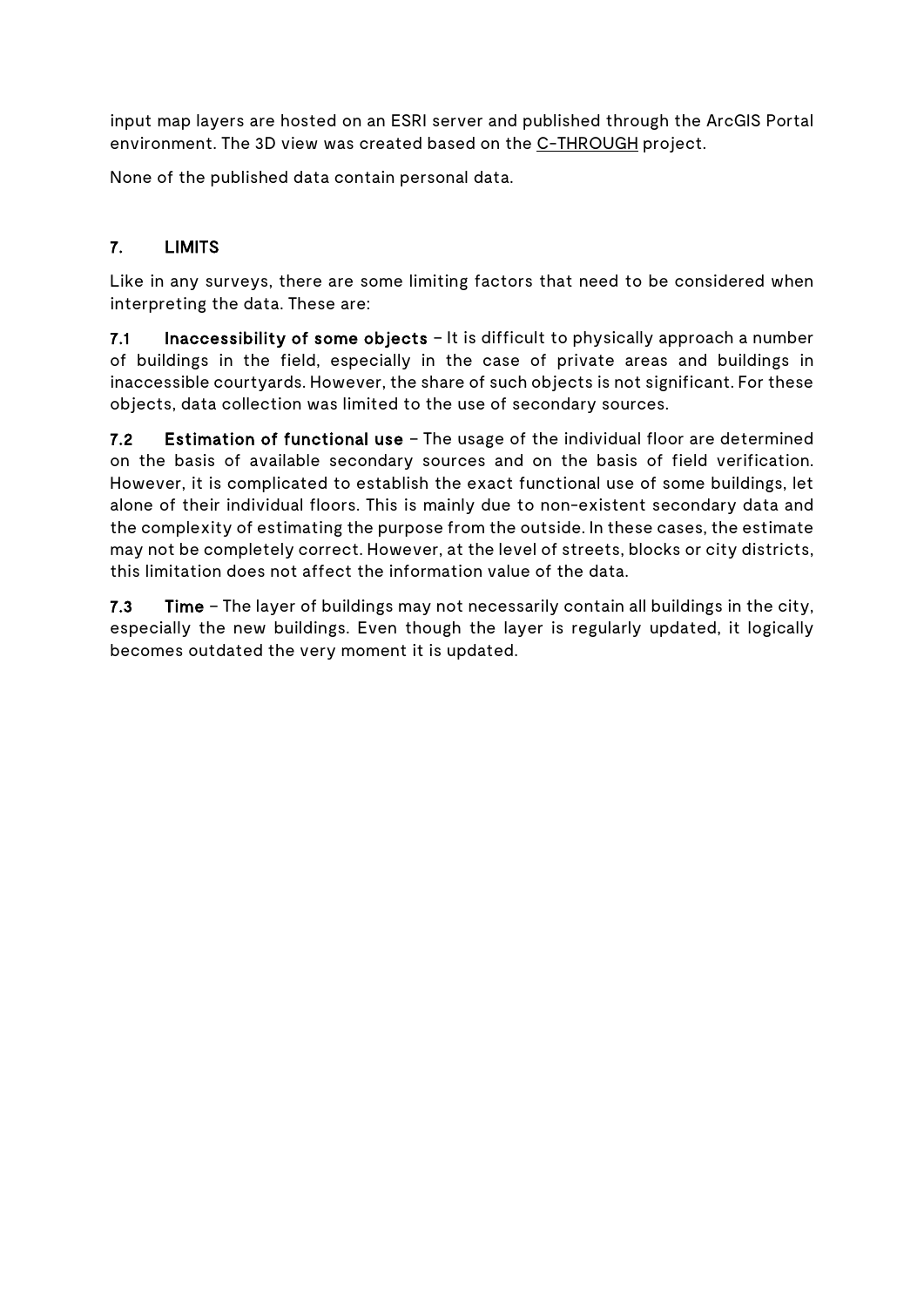### RESULTS, USE AND UPDATING OF DATA

The survey mapped 109,[5](#page-10-0)16 buildings and a total of 127,629 segments<sup>5</sup>. Spatial visualisation of data, certain basic analyses and the interpretation of results can be found in the web map application **HERE**.

The results of spatial analyses are the basis especially for the creation of spatial (landuse) plans and spatial studies. In combination with other data (especially socioeconomic data, e.g. retail facilities, population, occupied jobs), data from the survey of buildings are used to assess the intensity of use of different types of land and to design the capacity of development sites in the city. Last but not least, it serves to assess an area's potential and to design the functional structure of new urban districts.

Regular data updates are essential to keep the dataset relevant for future use. Updates are not expected to be as demanding as data collection (time, finances) in the initial survey, which included the creation of a methodology, the creation of a new geodatabase and the collection of all defined attributes. The data are already being updated and edited. Minor updates focusing on adding data to newly built or, conversely, demolished buildings are planned to take place once a year. A major update revising information for all objects is expected once every 5 years.

<span id="page-10-0"></span> $5$  As the data changes continuously, the final number is linked to the initial survey.